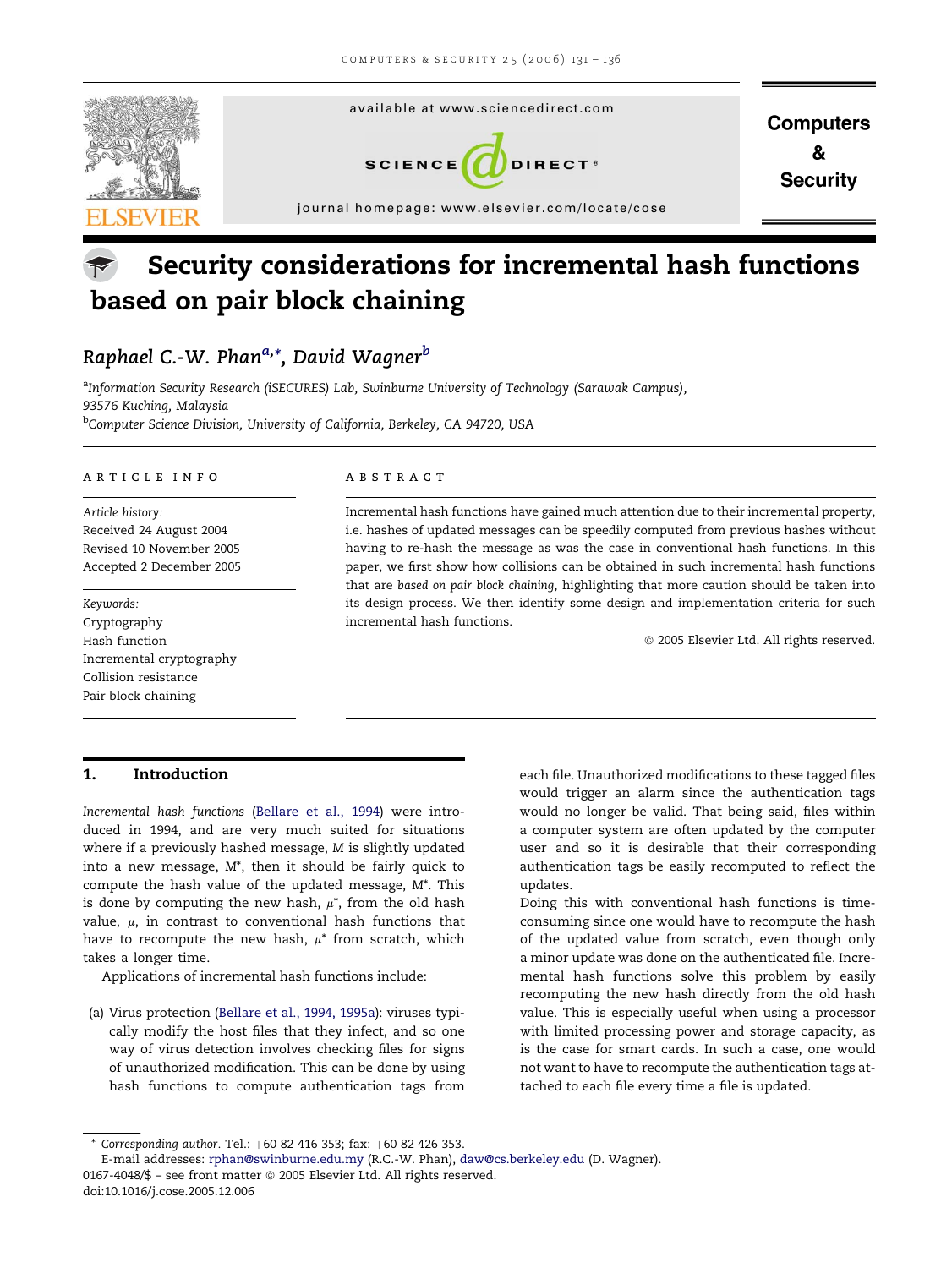- <span id="page-1-0"></span>(b) Memory checkers ([Fischlin, 1997](#page-4-0)): in a similar setting, one also desires to verify the integrity of memory locations used to store sensitive information such as financial data and passwords in banks, etc. Therefore, there is a need to be able to quickly check the integrity of memory for any unauthorized modifications.
- (c) Broadcast networks ([Bellare et al., 1994](#page-4-0)): in a situation where a similar message needs to be transmitted to different users, an incremental hash function would allow one to quickly recompute the hash of subsequent similar messages when the first message has already been hashed.
- (d) Video surveillance broadcasting [\(Bellare et al., 1994\)](#page-4-0): since video surveillance cameras typically consist of successive frames that differ only slightly from each other, and that need to be integrity-protected, the hashes of these frames can be quickly computed from the hashes of the other similar frames.

Incremental hash functions are therefore very useful in the practical sense to ensure fast integrity checks.

Some recent designs of incremental hash functions have been based on the concept of pair block chaining ([Bellare](#page-4-0) [et al., 1995a](#page-4-0)), e.g. the incremental XOR scheme ([Bellare et al.,](#page-4-0) [1995a](#page-4-0)) and PCIHF variants ([Goi et al., 2001, 2003b\)](#page-4-0), which involves taking two subsequent blocks (a pair) of a message, M, at a time, and feeding them into a pseudo-random function, R, before chaining all the outputs of R into the final hash,  $\mu$ .

The purpose of this paper is to show that more caution should be taken when designing such incremental hash functions in order that they be collision-resistant. We demonstrate this fact by first showing three cases of how collisions can be obtained in incremental hash functions based on pair block chaining. Based on this, we highlight security considerations for constructing incremental hash functions, especially those based on pair block chaining. When necessary, we will cite examples of ways that specific schemes ([Bellare et al., 1995a;](#page-4-0) [Goi et al., 2001, 2003b](#page-4-0)) fail in order to illustrate and justify our points.

In Section 2, we briefly review incremental hash functions, the common paradigm used to construct them, the pair block chaining construction and specific schemes based on this. In Section 3, we discuss three cases that collisions will occur in incremental hash functions based on pair block chaining. We then give in Section [4](#page-3-0) a summarized discussion of the security considerations for hash functions, starting with general ones, and then move onto those specific for incremental hash functions. We conclude in Section [5](#page-4-0).

# 2. Incremental hash functions based on pair block chaining

Incremental hash functions typically follow the randomizethen-combine paradigm ([Bellare et al., 1997](#page-4-0)) where a message to be hashed is first divided into blocks and each block is then in turn put through a randomizing function, R, before the output blocks are all combined to form the final hash output,  $\mu$ .

The pair block chaining ([Bellare et al., 1995a; Goi et al., 2001\)](#page-4-0) is a type of randomizing function on a sequence of n blocks of a message, M. The idea is to pair up two subsequent message blocks prior to inputting each pair to a pseudo-random function, R, and then combining all the outputs for a resultant hash value,  $\mu$ . Supposing that a message, M can be broken up into *n* blocks, then the hash,  $\mu$ , is computed as follows:

$$
\mu = \bigoplus_{i=1}^{n-1} R(M[i] \| M[i+1]) \tag{1}
$$

Note here that  $\parallel$  denotes concatenation, and in this case, the combining function is an exclusive-OR (XOR) sum of all randomized blocks.

This idea of pair block chaining was first applied in the incremental XOR scheme ([Bellare et al., 1995a\)](#page-4-0) in 1995 for use to compute the signatures<sup>1</sup> (characteristics) of files to check for their integrity.

Some other combining operations besides XOR can be used, for example the PCIHF incremental hash function designed in 2001 [\(Goi et al., 2001\)](#page-4-0) uses a similar pair block chaining construction, but is designed to be a fast and more secure alternative to the basic XOR scheme [\(Bellare et al., 1995a](#page-4-0)) by replacing the XOR combining sum with a modular addition sum.

Another PCIHF variant with a much larger modulus (e.g. moving from modulus  $2^{160}$  to modulus  $2^{1600}$ ) was later proposed [\(Goi et al., 2003b\)](#page-4-0) in 2003 to counter an attack by [Wagner](#page-4-0) [\(2002\)](#page-4-0) on the initially proposed version ([Goi et al., 2001\)](#page-4-0). Three methods were further given on how to implement this, which generally just combines every 10 consecutive 160-bit output blocks from the randomizing function, R (assuming SHA-1 is used as R) to form 1600-bit intermediate values for the final modulo  $2^{1600}$  combining.

However, as we will demonstrate in the next section, more caution needs to be exercised when constructing incremental hash functions based on this pair block chaining technique, regardless of the combining function or the size of the modulus used.

# 3. Three cases of collisions

One major security criteria for hash functions is that they should be collision-resistant, which means that given two distinct messages, M and M', the probability that the corresponding hashes,  $\mu$  and  $\mu'$  are not equal is negligible. In this section, we demonstrate that for incremental hash functions based on pair block chaining, collisions would occur in three cases, namely messages with non-distinct blocks, when messages require padding and when cyclic chaining is used.

#### 3.1. Messages with non-distinct blocks

We first consider the case of the incremental XOR scheme in [Bellare et al. \(1995a\).](#page-4-0) For this, if some message blocks repeat (non-distinct), for instance, palindromic-like messages of the form  $A \parallel B \parallel A$ , where A, B represent any two message blocks, then there exists another message of the form  $B \parallel A \parallel B$  such

 $^{\rm 1}$  The term "signature" in this context does not refer to a digital signature, but corresponds more to the virus setting where it means the characteristic of a file, in this case, the hash of it.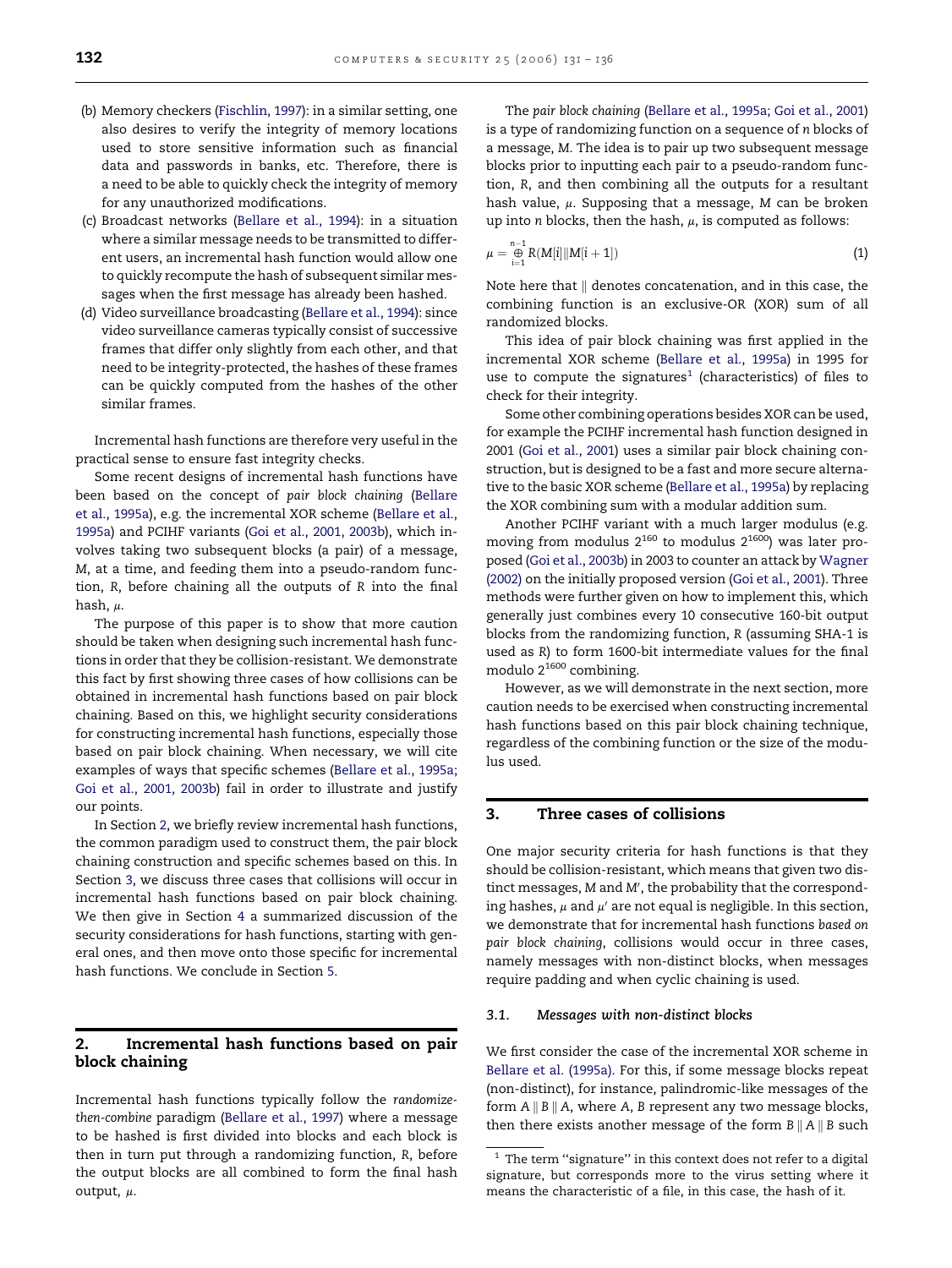that the two messages hash to the same value,  $\mu$ , hence a collision occurs. Note that such collisions exist for palindromic messages of any block length that is not necessarily three as in the example given above. Also, non-palindromic messages equally fall to this attack, for example two messages of the form  $A \parallel B \parallel C \parallel B \parallel A$  and  $B \parallel C \parallel B \parallel A \parallel B$  also cause collisions. Basically, any two messages with the same block at both ends, and where all consecutively paired blocks follow the same order, would cause collisions. Finally, messages with repetitive blocks also fail. For example, two messages  $A \parallel B \parallel B \parallel B \parallel B \parallel C$  and  $A \parallel B \parallel B \parallel C$  would hash to the same value. This applies regardless of whether the repetitive blocks repeat an odd or even number of times, as long as they are either both odd or both even. The incremental XOR scheme [\(Bellare et al., 1995a\)](#page-4-0) is therefore not collisionresistant.

Meanwhile, for PCIHF, this may also be a potential problem if not implemented carefully. Although the specification of PCIHF [\(Goi et al., 2001](#page-4-0)) rightly warns of certain inherent limitations such as this ''strong assumption'' that any two message blocks should be distinct, implementers and users are unlikely to see those warnings if they are not made explicit enough. Further, since this is a very strict and often impractical requirement, it should have been more clearly emphasized and highlighted as part of the implementation criteria. This raises the issue of the degree of explicitness that should be made by hash function designers in their proposals. Borrowing from the design criteria of authentication protocols [\(Lowe, 1996](#page-4-0)), we quote:

''.nothing in the description prohibits such an implementation. If the designer believes that certain implementation considerations are necessary, then these should be made explicit.''

Explicitness in hash function design is clearly a practical concern. We have to bear in mind that most hash function implementers are not themselves the hash function designers, hence they would only follow whatever is stated in the hash function descriptions. Assumptions that hash function designers feel are obvious and trivial, might not be known by the implementers and hence would not be taken into consideration when these hash functions are implemented. In fact, this split in design and implementation is true for any area of security.

# 3.2. Messages with padding

When one designs incremental hash functions based on pair block chaining, checking that no two blocks are identical prevents collisions, as discussed previously in Section [3.1.](#page-1-0) Nevertheless, we show here that collisions would still occur when padding is required for messages that are not an integral length of the block size.

For instance, the PCIHF specification [\(Goi et al., 2001](#page-4-0)) suggests to pad such messages with a '1' followed by all '0's. For the sake of illustration, let the message block size,  $b = 32$ bits. Let a message block A  $=$  1 $^{2}0^{30}$  which denotes two '1's, followed by a string of 30 '0's. Let B  $=$  0 $^{\rm 11^{\rm 10^{30}}}$  which denotes a '0', a '1', followed by a string of 30 '0's. Then a 65-bit message of the form  $A \parallel B \parallel 1$  would be padded to form  $A \parallel B \parallel A$ , while

a 65-bit message of the form  $B \| A \| 0$  would be padded to form  $B \| A \| B$ . This causes two such padded messages to hash to the same value, and a collision occurs. Note that this phenomenon would occur for arbitrary block sizes and for any two messages as long as the result of padding the two causes them to be of the palindromic form  $A \parallel B \parallel A$  and  $B \parallel A \parallel B$ . Again, other non-palindromic forms such as A  $\parallel$  B  $\parallel$  C  $\parallel$  B  $\parallel$  A and B  $\parallel$  C  $\parallel$  B  $\parallel$  A  $\parallel$  B also cause collisions. Therefore, it is clear that extreme care has to be taken when padding messages. A check that any two messages be distinct should be done even after padding.

Note further that the need for padding is especially so for hashing shorter messages with the PCIHF variant in [Goi](#page-4-0) [et al. \(2003b\)](#page-4-0) that uses a large modulus, thus our concern here must be addressed with caution.

#### 3.3. Cyclic chaining

The first designer of PCIHF [\(Goi et al., 2001, 2003a,b\)](#page-4-0) personally remarked that cyclic chaining might strengthen the PCIHF construction. In particular, cyclic chaining also pairs up the last message block with the first block, i.e.  $R(M[n] \parallel M[1])$ . This is good since it seems that such a chaining prevents post-pend and pre-pend attacks so that the attacker cannot attack by using messages of arbitrary lengths because an extra constraint is put on the chaining, namely that the head and tail of the message chains have been fixed to M[1]. As an extra security measure, it is further suggested that for such cyclic chaining, the message length should be included as a parameter as well. However, the following observation applies even in such a case since all messages considered are of equal length.

Consider then a variant of the incremental hash function based on pair block chaining (e.g. [Bellare et al., 1995a;](#page-4-0) [Goi et al., 2001, 2003b\)](#page-4-0) that cyclically chains the message blocks such that given a message  $A \parallel B \parallel C$ , the chaining is of the form:

$$
hash(A||B||C) = R(A||B) + R(B||C) + R(C||A),
$$
\n(2)

where  $+$  denotes the combining sum operator (XOR for [Bellare](#page-4-0) [et al. \(1995a\)](#page-4-0) and modulo addition for [Goi et al. \(2001, 2003a,b\)](#page-4-0)). Then, there is another message  $B \parallel C \parallel A$  such that

$$
hash(B||C||A) = R(B||C) + R(C||A) + R(A||B)
$$
\n(3)

and we get the same hash output value. Also, we observe that there is yet another message  $C \parallel A \parallel B$  such that

$$
hash(C||A||B) = R(C||A) + R(A||B) + R(B||C)
$$
\n(4)

and once again the hash output is the same.

Essentially we can think of these three messages as being 'slid' versions of each other (see [Fig. 1\)](#page-3-0), and since the combining function used for such schemes (whether XOR or modular addition) is commutative, they all hash to the same value. This sliding of the messages is possible since there is no block dependence in the cyclic chaining. In general, for an n-block cyclically chained message, there are n such messages that produce the same hash output when such cyclic chaining is used.

As a side remark, we note that the double-length hash function recently proposed in [Nandi et al. \(2005\)](#page-4-0) also cyclically chains its input blocks prior to being input to a randomizing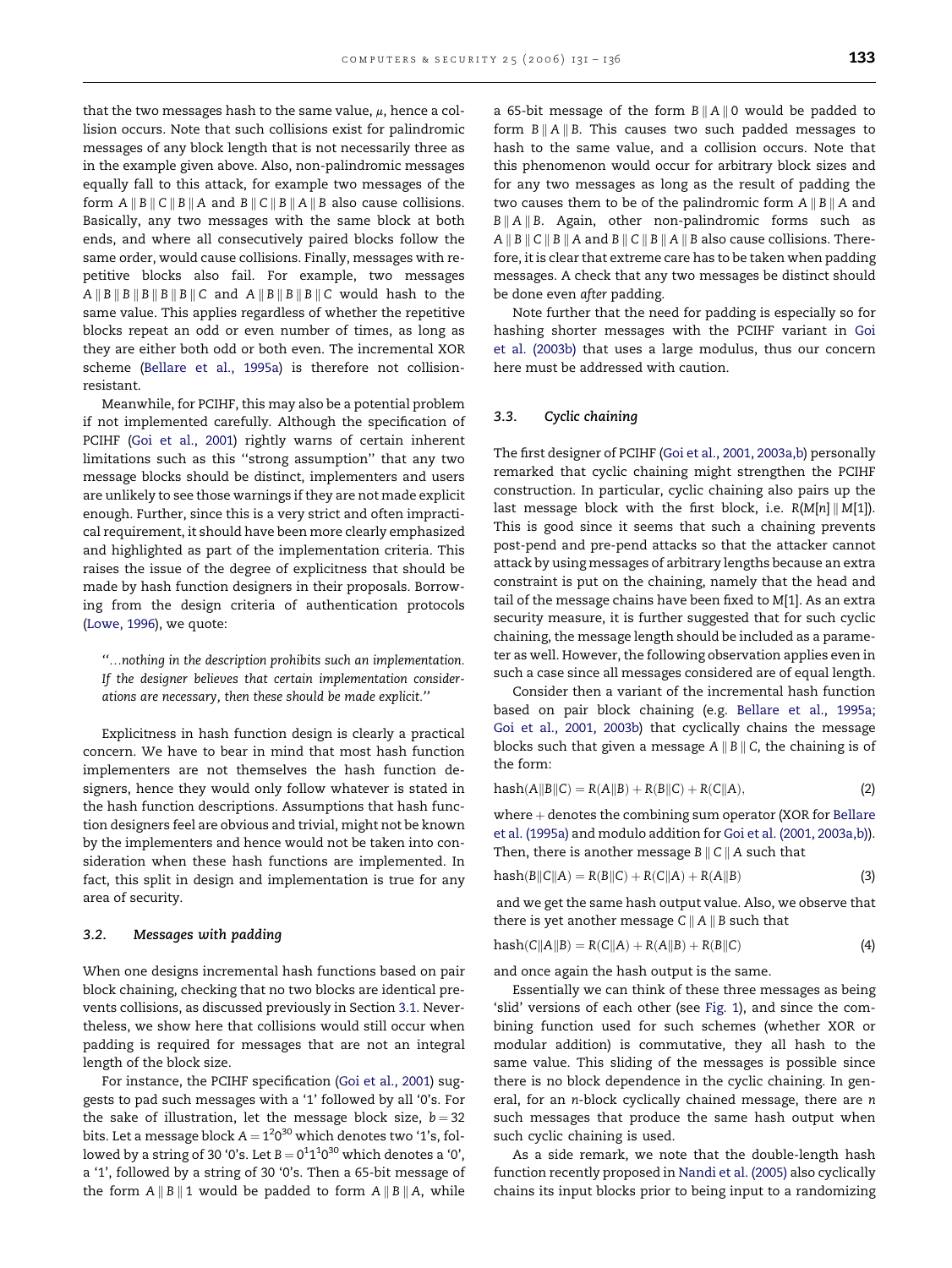<span id="page-3-0"></span>

function,  $R(\cdot)$  and the outputs are then combined via XOR. However, this is not susceptible to our 'sliding' collisions since it uses a different randomizing function for every pairwisechained block.

# 4. Security considerations

In this section, we first review the standard security criteria for hash functions, and then discuss the security considerations for incremental hash functions in general and also those constructed via pair block chaining. This list (though not entirely exhaustive), includes all considerations highlighted in previous work done on incremental hash functions in [Bellare et al. \(1994, 1995a,b, 1997\), Fischlin \(1997\), Goi et al.](#page-4-0) [\(2001, 2003a,b\), Wagner \(2002\)](#page-4-0). The three general security criteria for any hash function are:

Preimage resistance (one-wayness): for a given output y, it is computationally infeasible to find an input x such that  $y = h(x)$ .

Second-preimage resistance (weak collision resistance): for a given input x, it is computationally infeasible to find another input  $x' \neq x$  such that  $h(x) = h(x')$ .

(Strong) collision resistance: it is computationally infeasible to find a pair of inputs x and  $x' \neq x$  such that  $h(x) = h(x')$ .

Additionally, for the case of incremental hash functions, specifically for the randomize-then-combine paradigm, we have the following which are essentially consequences of the failure to provide the above-defined collision resistance properties:

- (1) To prevent collisions of hash outputs due to input messages with the same but permuted blocks (of the kind we considered in Section [3\)](#page-1-0), then:
	- (a) Include some block dependence (the block counter, i) into the randomizing or the combining function [\(Bellare et al., 1997, 1995b\)](#page-4-0), even if pair block chaining [\(Bellare et al., 1995a\)](#page-4-0) is used, $2$  for instance by concatenating i to the message blocks before they enter the pseudo-random function, R:

$$
R(M[i]||i). \tag{5}
$$

or

(b) All message blocks should be distinct, even after padding.

(2) To prevent collisions found via solving linear equations as shown in [Bellare et al. \(1997\),](#page-4-0) do not use XOR as a combining function.

With regards to consideration (1a), we note that although it has been suggested in the past [\(Bellare et al., 1997](#page-4-0)) to include some block dependence to a message block before it is passed to the randomizing function, R, such a consideration has not been applied to incremental hash functions based on pair block chaining such as the incremental XOR scheme ([Bellare et al.,](#page-4-0) [1995a\)](#page-4-0) and the PCIHF [\(Goi et al., 2001, 2003a,b\)](#page-4-0). It was always either block dependence or pair block chaining to be used, not both at the same time.We therefore stress here that this consideration is an important one and should equally apply to such incremental hash functions. Adding the block counter only slightly increases the input length of  $R(\cdot)$  but otherwise does not degrade the performance. As a further remark on pair block chaining, note that instead of directly combining the randomized paired blocks into the final hash, one could use a CBC-based chaining method [\(NIST, 2001\)](#page-4-0) where for instance the output of a previous  $R(\cdot)$  is XORed to the input of the current  $R(\cdot)$ , etc. This requires an extra  $R(\cdot)$  computation for every block updated but prevents the collisions as described in Section [3](#page-1-0).

Consideration (1b) is often thought to be a very strong and impractical restriction. However, we argue that if this is really the case, then incremental hash functions based on pair block chaining such as in [Bellare et al. \(1995a\), Goi et al. \(2001,](#page-4-0) [2003a,b\)](#page-4-0) are not themselves practical since their security and collision resistance depend on such an impractical assumption. Nevertheless, this consideration would not be necessary if consideration (1a) is incorporated.

It has been shown in [Bellare et al. \(1997\)](#page-4-0) that the use of XOR as a combining function causes an incremental hash function based on the randomize-then-combine paradigm to fall to collisions obtained via solving linear equations. Instead, other combining functions such as modulo addition or multiplication were suggested. We remark here that this consideration alone is not sufficient against collisions of the sort presented in Section [3](#page-1-0), e.g. PCIHF uses modulo addition for combining and yet such collisions may pose a problem. Basically, any combining function that is commutative would fail here because we need to ensure that when one or more blocks of an input message are permuted, the same hash output does not result. This highlights that the order in which the blocks are combined is important to prevent the collisions.

Finally, we reiterate that all design assumptions should be explicitly stated by the designer. Though this seems standard, it is often overlooked ([Lowe, 1996\)](#page-4-0) in designers' proposals, and this is a fatal mistake since most implementers are themselves not security experts and so are unfamiliar with the ''standard'' assumptions made by security designers. In fact, this separation of roles between design and implementation is often a problem in any area of security.

#### 4.1. Other incremental cryptographic primitives

We feel it is worth mentioning as an aside the other security considerations when incrementality is applied to the case of other cryptographic primitives including digital signatures

 $2$  Because our results in Section [3](#page-1-0) have shown that pair block chaining alone is insufficient to prevent collisions.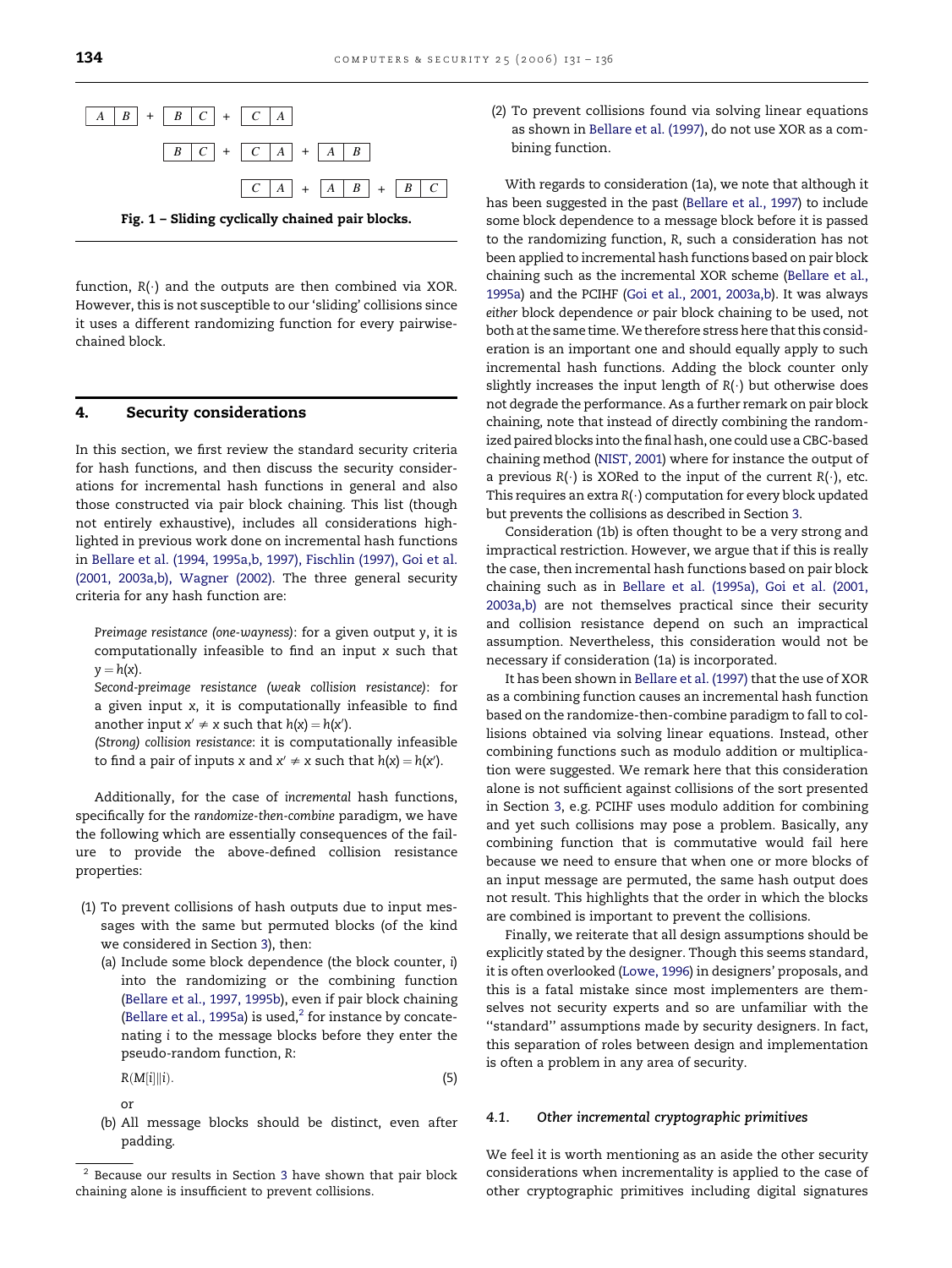<span id="page-4-0"></span>(Bellare et al., 1994), and message authentication codes (MACs) (Bellare et al., 1995a,b).

An incremental digital signature is directly derived (Bellare et al., 1994) from an incremental hash function by hashing the message with the incremental hash function to obtain  $\mu$ , and then signing  $\mu$  with a standard digital signature. In this case, the resistance of the scheme against existential forgery under adaptive chosen message attacks should be considered. This means that it should be computationally infeasible for an attacker to find (forge) a valid signature s for any new message m, even when he has access to a signing oracle into which he can arbitrarily submit any other message of his choice.

An incremental MAC may be viewed as a variant of the incremental hash function where the randomizing function,  $R(\cdot)$  is keyed by a secret, and thus this MAC output should be computable only by legitimate parties. The security criterion then for such MACs is that an attacker should not be able to compute a valid MAC output. It was highlighted in Bellare et al. (1995b) that block dependence should be included to prevent attacks similar to our collisions in Section [3.](#page-1-0) Also, if there are messages  $(m_1, m_2, ...)$  that have valid incremental MAC outputs  $(z_1, z_2, ...)$ , then an attacker could generate a new MAC output  $z'$  that is a valid MAC of a new message  $m'$ , both obtained by linearly combining the messages and the MACs, respectively. In order to prevent this, it was suggested to use nonces (Bellare et al., 1995b) (which are random numbers used only once) in the input to  $R(\cdot)$  or to use an extra (Bellare et al., 1995a) nonlinear pseudo-random permutation  $R_2(\cdot)$  at the output of the combining function.

# 5. Concluding remarks

Incremental hash functions (Bellare et al., 1994) are good primitives compared to conventional non-incremental ones, but care has to be taken when designing them, especially to avoid collisions. We have shown three cases of how collisions can occur in incremental hash functions based on pair block chaining. In particular, this shows that the incremental XOR scheme (Bellare et al., 1995a) is not collision-resistant, and that the PCIHF (Goi et al., 2001, 2003a,b) would equally fail to be collision-resistant if it is not implemented carefully in several settings. Our results highlight that extreme caution should be taken by hash function designers when designing such hash functions, and that whatever assumptions made should be stated explicitly so that they will be noted by hash function implementers. As a first step towards concrete incremental hash function design, we highlighted some security considerations for designing and implementing collisionresistant incremental hash functions based on pair block chaining.

### Acknowledgement

The first author is grateful to B.-M. Goi for helpful discussions on the PCIHF and comments on some initial ideas presented here. We also thank the anonymous referees for their many constructive comments and suggestions that have significantly improved this paper.

#### references

- Bellare M, Goldreich O, Goldwasser S. Incremental cryptography: the case for hashing and signing. In: Advances in cryptology – Crypto '94. Lecture notes in computer science, vol. 839. Germany: Springer-Verlag; 1994. p. 216–33.
- Bellare M, Goldreich O, Goldwasser S. Incremental cryptography and application to virus protection. In: Proceedings of 27th ACM symposium on the theory of computing (STOC); 1995a. p. 45–56.
- Bellare M, Guerin R, Rogaway P. XOR MACs: new methods for message authentication using finite pseudorandom functions. In: Advances in cryptology – Crypto '95. Lecture notes in computer science, vol. 963. Germany: Springer-Verlag; 1995b. p. 15–29.
- Bellare M, Goldreich O, Goldwasser S. A new paradigm for collision-free hashing: incrementality at reduced cost. In: Advances in cryptology – Eurocrypt '97. Lecture notes in computer science, vol. 1233. Germany: Springer-Verlag; 1997. p. 163–92.
- Fischlin M. Incremental cryptography and memory checkers. In: Advances in cryptology – Eurocrypt '97. Lecture notes in computer science, vol. 1233. Germany: Springer-Verlag; 1997. p. 393–408.
- Goi B-M, Siddiqi MU, Chuah H-T. Incremental hash function based on pair chaining & modular arithmetic combining. In: Progress in cryptology – Indocrypt '01. Lecture notes in computer science, vol. 2247. Germany: Springer-Verlag; 2001. p. 50–61.
- Goi B-M, Siddiqi MU, Chuah H-T. An attack strategy for incremental hash function based on pair chaining & XOR combining. In: Proceedings of international conference on applied cryptography and network security (ACNS '03), Industrial track; 2003a.
- Goi B-M, Siddiqi MU, Chuah H-T. Computational complexity and implementation aspects of the incremental hash function. IEEE Transactions on Consumer Electronics 2003b;49(4): 1249–55.
- Lowe G. Some new attacks upon security protocols. In: Proceedings of ninth IEEE computer security foundations workshop; 1996.
- Nandi M, Lee W, Sakurai K, Lee S. Security analysis of a 2/3-rate double length compression function in black-box model. In: Fast software encryption (FSE '05). Lecture notes in computer science, vol. 3557. Germany: Springer-Verlag; 2005. p. 243–54.
- NIST. Recommendation for block cipher modes of operation methods and techniques, NIST Special Publication, SP 800- 38A; 2001.
- Wagner D. A generalized birthday problem. In: Advances in cryptology – Crypto '02. Lecture notes in computer science, vol. 2442. Germany: Springer-Verlag; 2002. p. 288–303.

Raphael C.-W. Phan is currently the Director of the Information Security Research (iSECURES) Laboratory at the Swinburne University of Technology (Sarawak Campus) – SUTS, Kuching, Malaysia. Raphael researches on cryptography, cryptanalysis, authentication and key exchange protocols, smart card security, hash functions and digital watermarking. His work has been published in refereed journals published by IEE, IEEE, Elsevier Science and US Military Academy, and in